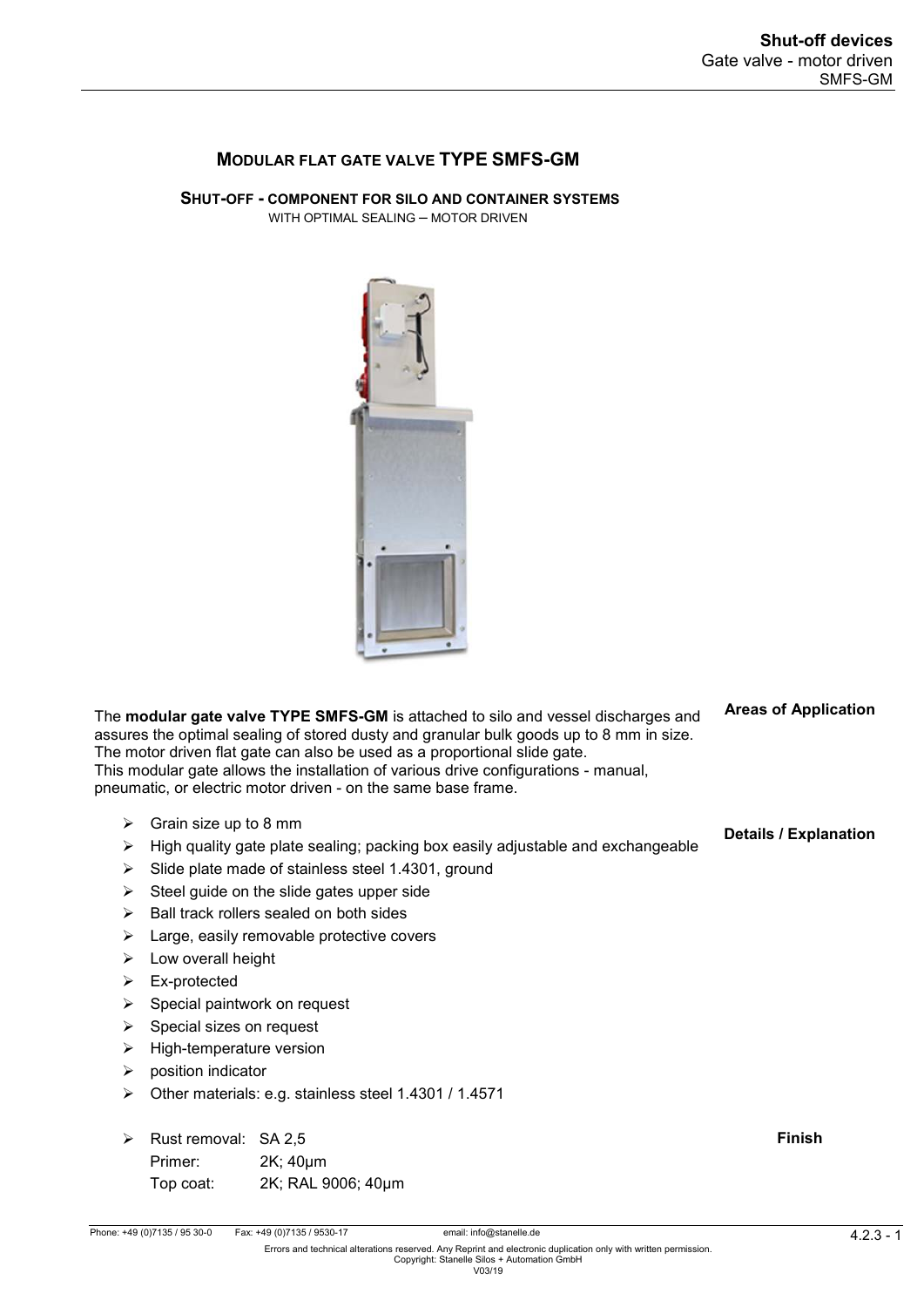#### **Spare parts drawing**



### **Dimensions Flat Gate Type SMFS - GM**

| <b>AxB</b><br>[mm] | <b>Article</b><br>No. | Weight<br>[kg] | K<br>$\lceil$ [mm] | M<br>[mm] | L1<br>[mm] | L2<br>[mm] | L3<br>[mm] | L4<br>[mm] | L <sub>5</sub><br>[mm] | н<br>[mm] | <b>Proximity</b><br><b>switches</b> | Р<br>[kW]  |
|--------------------|-----------------------|----------------|--------------------|-----------|------------|------------|------------|------------|------------------------|-----------|-------------------------------------|------------|
| 200x200            | 712 10 280            | 62             | 150                | 55        | 150        | 500        | 690        | 1140       | 300                    | 100       |                                     |            |
| 250x250            | 712 10 299            | 67             | 200                | 55        | 175        | 575        | 790        | 1240       | 350                    | 100       |                                     |            |
| 300x300            | 712 10 270            | 75             | 250                | 55        | 200        | 650        | 890        | 1340       | 400                    | 100       |                                     | 0,83       |
| 350x350            | 712 10 300            | 78             | 280                | 65        | 225        | 726        | 990        | 1440       | 450                    | 100       | <b>24V DC/</b><br><b>230V AC</b>    | 230/400V   |
| 400x400            | 712 10 274            | 80             | 300                | 80        | 250        | 800        | 1090       | 1635       | 500                    | 100       | or                                  | (3,4/2,0A) |
| 450x450            | 712 10 303            | 92             | 330                | 90        | 275        | 881        | 1190       | 1685       | 550                    | 100       | mechanical                          | 50 Hz      |
| 500x500            | 712 10 277            | 105            | 350                | 105       | 300        | 950        | 1290       | 1933       | 600                    | 100       |                                     |            |
| 600x600            | 712 10 307            | 133            | 380                | 120       | 325        | 1025       | 1390       | 2030       | 700                    | 120       |                                     |            |

Subject to technical changes

**Special solutions gate valve type SMFS - GM Special sizes on request** and the state of the state  $\overline{a}$  and  $\overline{b}$  and  $\overline{b}$  and  $\overline{b}$  and  $\overline{b}$  and  $\overline{b}$  and  $\overline{b}$  and  $\overline{b}$  and  $\overline{b}$  and  $\overline{b}$  and  $\overline{b}$  and  $\overline{b}$  and  $\overline{b}$  and

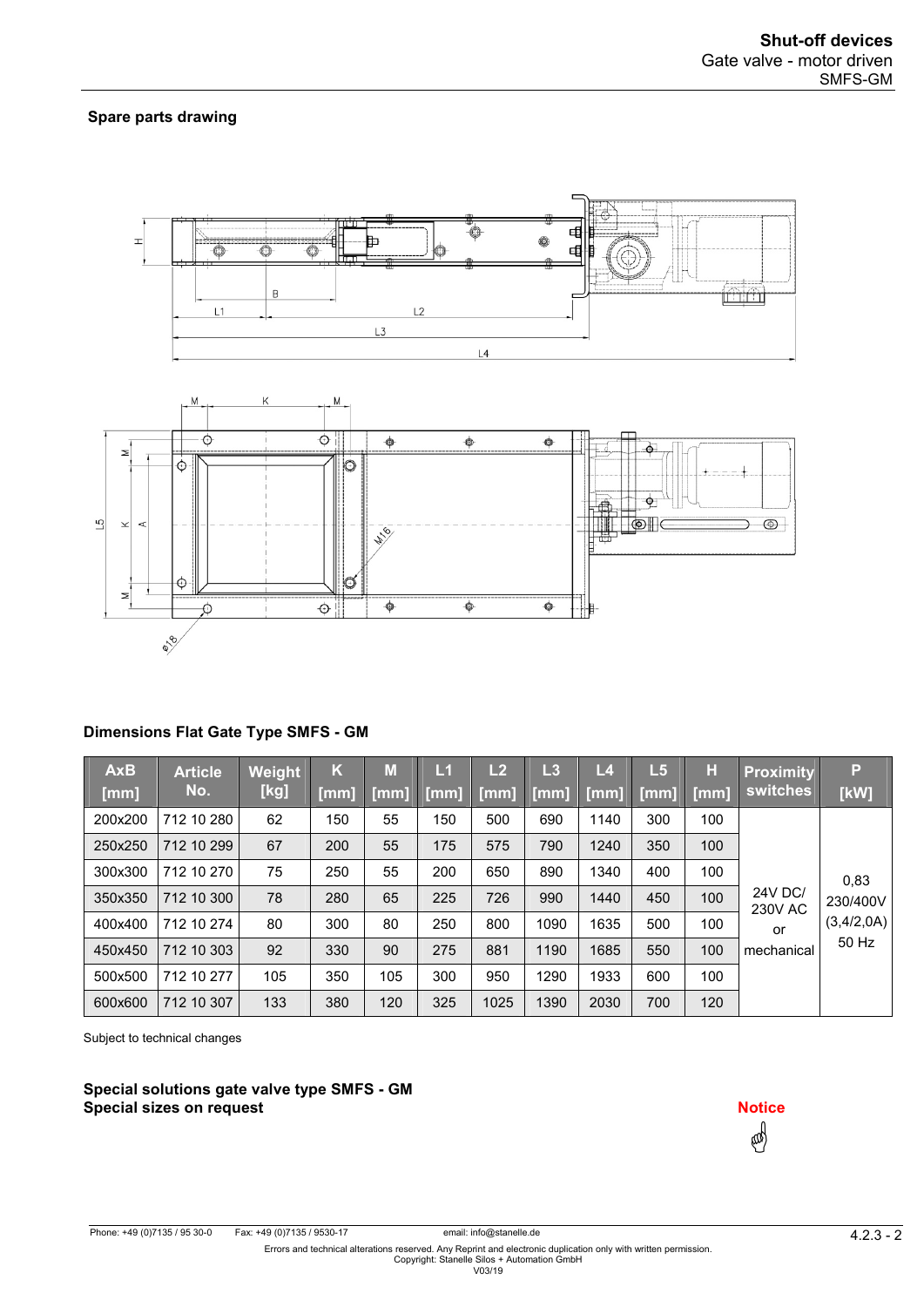# **Accessories / Spare parts**

|                                  | <b>Article No.</b> |  |
|----------------------------------|--------------------|--|
| Geared motor 0,83 kW/400V/AC     | 712 10 256         |  |
| Geared motor 1,1 kW/400V/AC      | 712 10 256-01      |  |
| Limit switches 24V/DC<br>IG5533  | 881 10 270         |  |
| Limit switches 230V/AC<br>IG0006 | 881 10 222         |  |
| Limit switch mechanical          | 751 10 080         |  |
| Ball bearing - standard          | 712 10 143         |  |

|                               | <b>Type</b>    | <b>Article No.</b> |  |
|-------------------------------|----------------|--------------------|--|
|                               | SMFS 200 x 200 | 712 10 285         |  |
|                               | SMFS 250 x 250 | 712 10 286         |  |
| Stuffing box packing / Gasket | SMFS 300 x 300 | 712 10 287         |  |
| Set for 1 slider (3 pieces)   | SMFS 350 x 350 | 712 10 288         |  |
|                               | SMFS 400 x 400 | 712 10 289         |  |
|                               | SMFS 450 x 450 | 712 10 290         |  |
|                               | SMFS 500 x 500 | 712 10 291         |  |